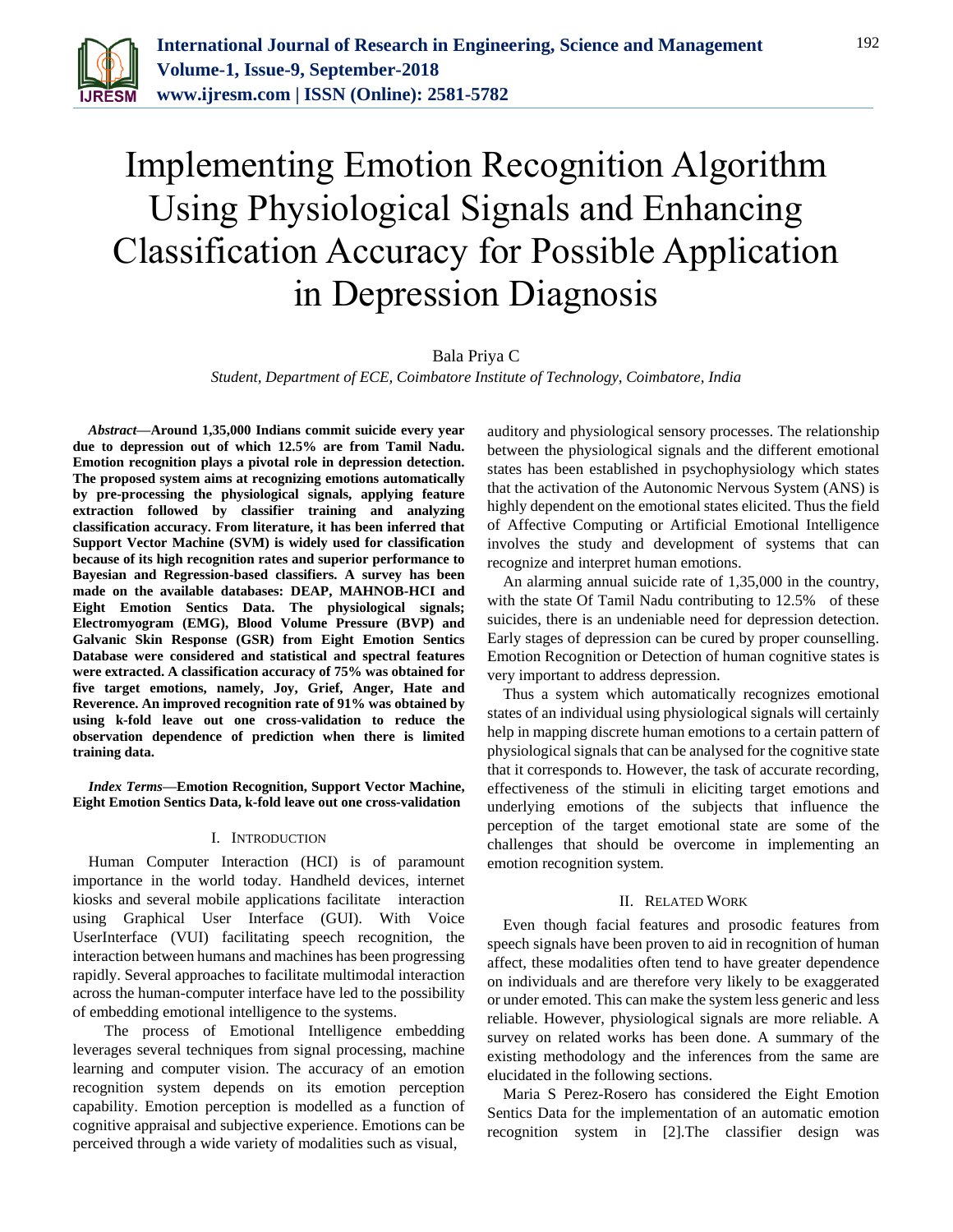

predominantly aimed at achieving higher recognition rates. A Support Vector Machine (SVM) was trained using the features extracted from the recorded signals corresponding to various emotions. A set of statistical and spectral features were extracted such as mean, variance, kurtosis, spectral power. These features were fed to the SVM as the training dataset. The recognition accuracy was found to be 70% for an SVM with linear kernel.

Choubelia Maaoui and Alain Pruski have implemented emotion recognition using physiological signals in [3]. Physiological signals from several modalities were used. The physiological signals used were Blood Volume Pressure (BVP), Electromyogram (EMG), Skin temperature (SKT), Respiration (Resp) and Electrodermal Activity (EDA).

The features extracted include

- 1) Mean of raw signals
- 2) Standard deviation of raw signals
- 3) Mean of absolute value of first and second differences of the raw and normalized signals.

Support Vector Machine (SVM) and Fisher Linear Discriminant were used as supervised learning models to classify the six discrete emotional states: Amusement, Contentment, Disgust, Fear, Neutrality and Sadness. SVM and Fisher Discriminant yield a subject-wise accuracy of around 92% and 90% respectively. However, the overall prediction accuracy drops to around 45% with SVM and even lower with Fisher Discriminant.

## III. PROPOSED MODEL

## *A. Implementation*

The proposed system is based on the use of physiological signals and the subsequent extraction of features and training the classifier to detect the various states of emotion. An attempt has been made to implement an emotion recognition system that uses signals from physiological modalities. These include Blood Volume Pressure (BVP), Electromyogram (EMG) and Galvanic Skin Response (GSR).

The implementation comprises of three phases: Feature extraction, Classifier training and testing the classifier for recognition accuracy.



Fig. 1. Block diagram of proposed system

The Fig. 1 shows the various phases in the implementation of the emotion recognition system. The physiological signals considered are Electromyogram (EMG), Galvanic Skin Response (GSR) and Blood Volume Pressure (BVP).EMG is recorded from upper trapezius muscle of the jaw, GSR from electrodermal activity of the skin and BVP as percentage reflectance from the skin. The feature extraction phase comprises of computing various statistical features from the physiological signals. Training and testing the SVM classifier for recognition accuracy follows the feature extraction phase.

*B. Workflow*



Fig. 2. Physiological-signal based emotion recognition

The Fig. 2 summarizes the various steps involved in the implementation of the emotion recognition system. The target emotions are fixed and the features are extracted from the physiological signals for the various emotions. The extracted features are grouped into feature vectors that form the training matrix. The test vectors are also found in the same way. The SVM classifier is trained and tested for classification accuracy of the target emotions.

#### *C. Database Description*

The Eight Emotions Sentics Data is a database of physiological signals created by MIT Media Lab, Affective Computing Group [5]. The emotional states are induced deliberately using suitable arousal techniques and the subject is asked to emote the various emotional states. During the expression of emotions, the physiological signals are recorded.

Data has been collected over a period of 32 days in an office setting. Klynes' Theory of Emotional model covering the following emotions; anger, joy, grief, hate, neutral, love, romantic love and reverence has been chosen. The method of eliciting the emotions and time of recording are maintained the same throughout the experimental duration of 32 days.

The database comprises of two overlapping sets Set A and Set B.Set A comprises of the readings recorded on all the 32 days, from each of the sensors. However, in set A there are failures in one or more of the sensors during the experiment. Detachment of electrodes from the body of the subject, failure of Analog to Digital Converters (ADC) etc. occurred. Set B comprises of twenty good datasets in which none of the electrodes failed during the recording session. Set B has been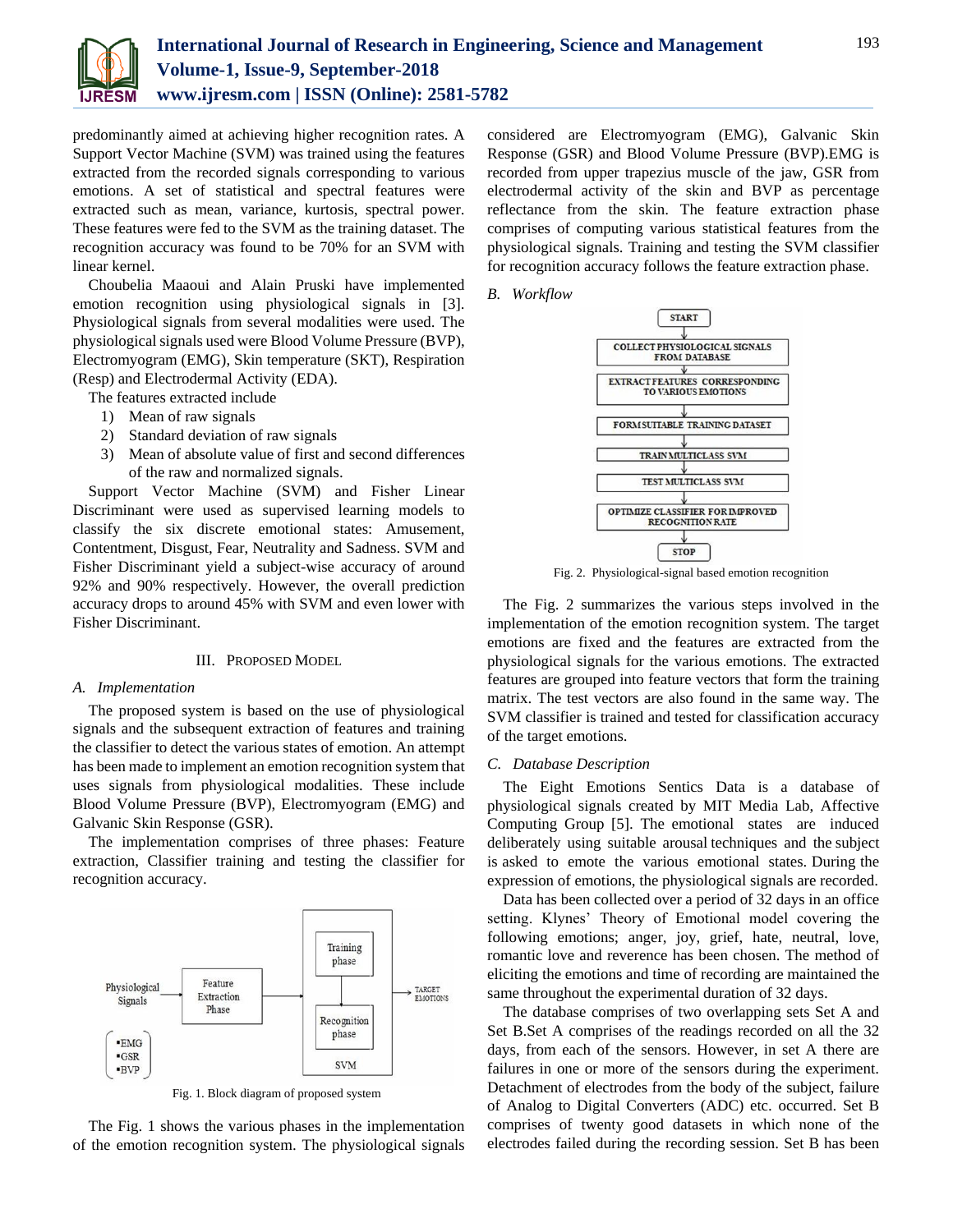

considered in the work proposed. Anger, Joy, Grief, Hate and Reverence have been chosen as the target emotional classes.

## *D. Feature Extraction*

From literature survey [2],[3],[4], a set of statistical and spectral features which were found to be effective in recognition of cognitive states has been determined. The features extracted are described below.

a)Mean:  

$$
\mu = \frac{\sum_{i=1}^{N} x_i}{N}
$$
 (1)

where,  $x_i$  are the sample values, i  $\varepsilon$  (1,2,3,...,N) N is the total number of samples

*b)Variance :*

$$
\sigma^2 = \frac{\sum_{i=1}^{N} (x_i - \mu)^2}{N}
$$
 (2)

where,  $\mu$  is the mean

 *c)Minimum value :*

$$
Min_value = min\{x_i\}
$$
 (3)

where,  $x_i$  are the sample values, i  $\varepsilon$  (1,2,3,...,N)

*d) Maximum value :*

$$
Max_value = max{xi} \t(4)
$$

where,  $x_i$  are the sample values, i  $\varepsilon$  (1,2,3,...,N)

*e) Signal Power :*

$$
Power = \frac{\sum_{i=1}^{N} |x_i|^2}{N}
$$
 (5)

where,  $x_i$  are the sample values, i  $\varepsilon$  (1,2,3,...,N) N is the total number of samples

*f)* Power Spectral Density  
Spec-power=
$$
|S_{xx}(f)|^1
$$
 (6)

where,  $|S_{xx}(f)|$  is the Power Spectral Density (PSD) of  $R_{xx}(\tau)$ 

*g) Mean of first difference :*

$$
\check{\mu} = \frac{\sum_{i=1}^{N} (x_{i+1} - x_i)^2}{N} \tag{7}
$$

# *E. Classifier Training*

Support Vector Machine (SVM) with linear kernel has been chosen as the classifier.

*a) Linear Kernel SVM* 

Given a set of labelled training samples,  $\{(x1,1), (x2,y2),$  $(x3,y3), \ldots (x1,y1)$ , where  $yi \in \{1, -1\}$  corresponding to the two classes Class 1 and Class 2.

The SVM linear kernel learns a decision function given by

$$
h(x) = sgn \left( \langle w.x \rangle + b \right) \tag{8}
$$

In equation (8),

x denotes the data point to be classified

w denotes the support vectors

b denotes the bias which quantifies how far the separating hyperplane is from the nearest data point in either class .

The hyperplane of maximal margin is found. Maximal margin is defined as the sum of the distances of the hyperplane from the nearest data point in each class. The optimization of the margin is done by considering a dual optimization problem to find the Lagrange multipliers  $ai$ .

Thus, SVM learns non-linear functions of the form

f (x)=sgn( $\sum_{i=1}^{l} \alpha_i K(x_i, x)$ ) (9)

In equation (9),

 $\alpha i$  are Lagrange multipliers

(,) is the linear kernel that computes the inner product of the data point to be classified and the *i*th support vector

# IV. EXPERIMENTAL RESULTS

# *A. Windowing out the Target Emotional Classes*

Using the index provided in the database, common windows across the physiological signals from various modalities are found for the target emotional classes.



Fig. 3. BVP, GSR & EMG signals corresponding to dataset-1 (Comprising all emotions)

The Fig. 3 shows the waveforms corresponding to BVP, GSR and EMG signals. The waveforms correspond to one entire set of recording, comprising all eight emotions in succession.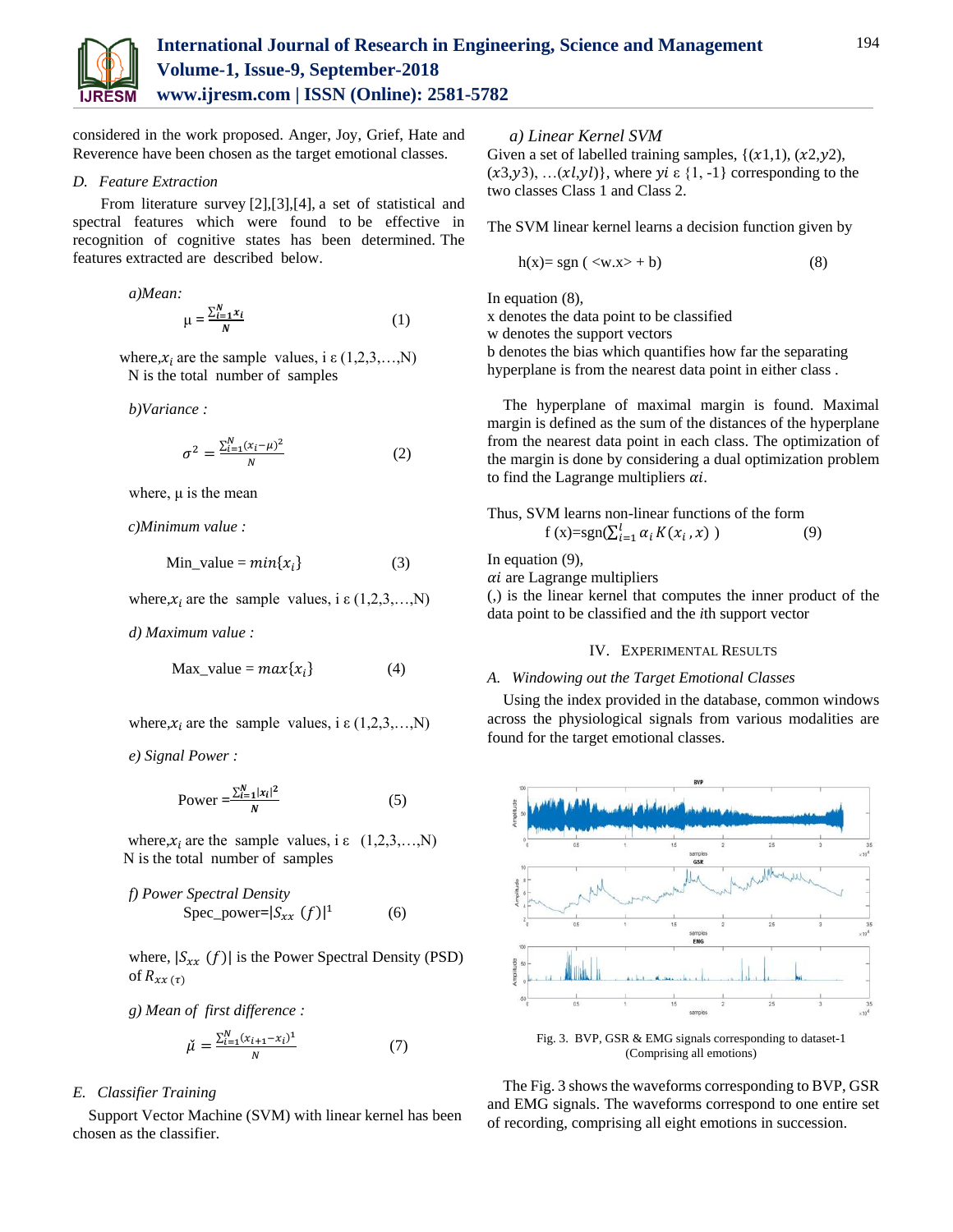



Fig. 4. GSR signals corresponding to various emotions

The Fig. 4 shows the GSR signals that are associated with different emotional states. It can be seen that the GSR signals have comparable peak values during 'joy'and 'grief' and the signals are not sufficiently distinct during 'reverence' and 'hate' too.

The GSR signals are therefore less likely to aid in emotion recognition for the considered emotional classes. However, GSR related features were included in the training dataset and were subsequently dropped due to deterioration in the classification accuracy.

In Fig. 5, the EMG signals during the target emotions are displayed. It can be seen that the EMG signals are sufficiently distinct for the various emotional classes. It can be seen that the peak value and number of peaks in EMG are substantially higher during 'anger' than during any other emotion. The EMG signals during 'neutral' and 'reverence' are almost similar. The EMG signals are not remarkably distinct for 'joy' and 'grief'. However, they provide better distinction among the emotional classes as compared to GSR signals.



Fig. 5. EMG signals corresponding to various emotions

The Fig. 6 shows BVP signals for the different emotional classes. It can be seen that they are not consistent across observations from the other recordings in the database.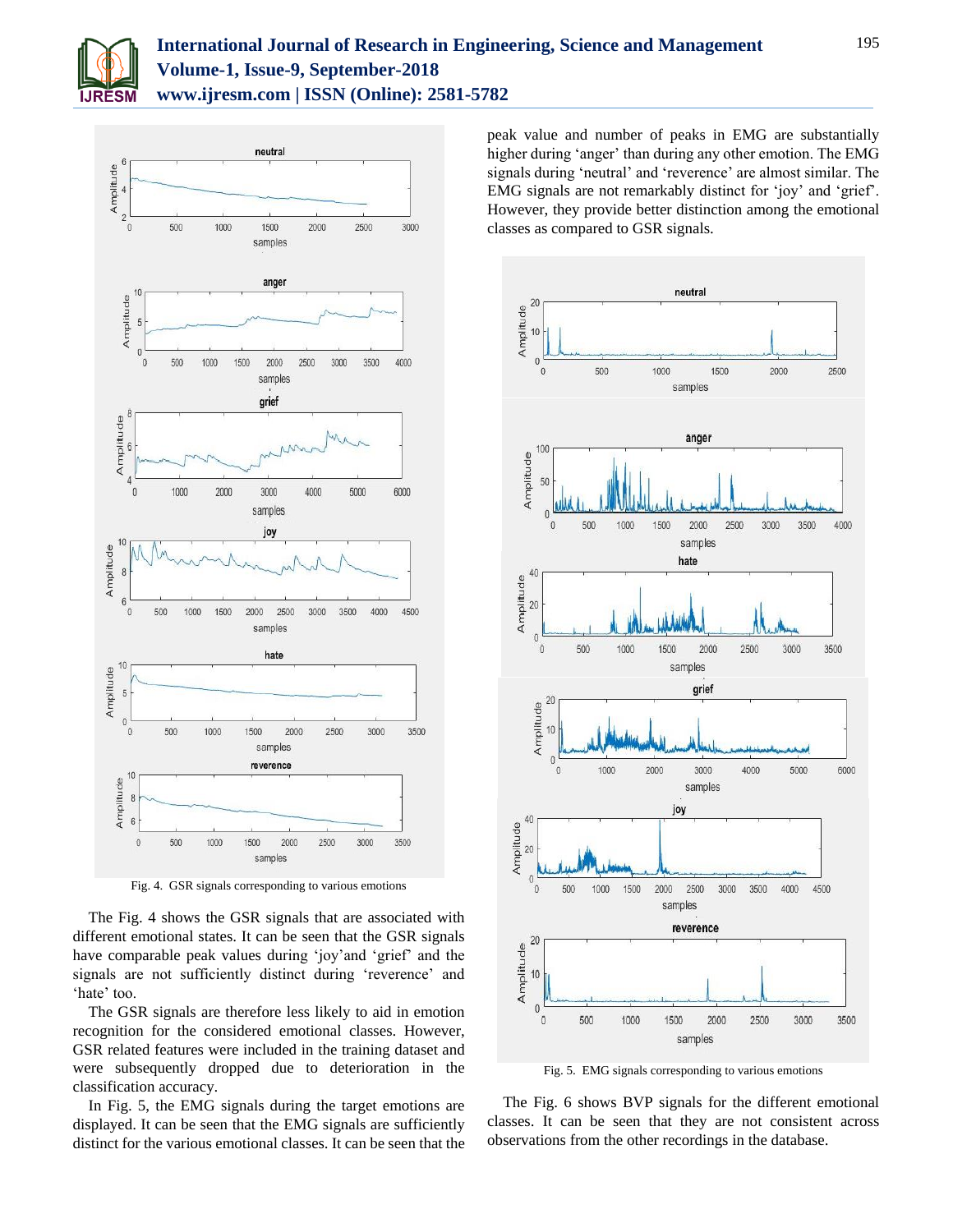

# *B. Feature Extraction and Classifier Training*

The features are extracted from the signal set corresponding to different data sets. The features mentioned in section II.C corresponding to a particular emotion for a particular dataset are grouped to form a feature vector.

The feature vectors corresponding to the datasets chosen to be a part of training set were grouped into a matrix to form the training set. SVM is trained using the training set where each row is mapped onto a corresponding class label, defining the class to which each feature vector belongs. The class labels are grouped into a matrix called train\_labels matrix.

## *C. Recognition Accuracy*

The features are also extracted from the target test class. The test vector is predicted and the test label is displayed. The SVM was trained and tested and the results are summarized below

Case (i): Testing Binary SVM (2 Target Emotions 'Joy' & 'Grief') (using BVP, GSR and EMG features)

| <b>TABLEI</b>                          |     |              |  |  |
|----------------------------------------|-----|--------------|--|--|
| CONFUSION MATRIX FOR 'JOY' AND 'GRIEF' |     |              |  |  |
| <b>EMOTIONS</b>                        | JOY | <b>GRIEF</b> |  |  |
| <b>JOY</b>                             | 50  | 50           |  |  |
| GRIEE                                  | ٢Λ  |              |  |  |

From Table-1, it can be found that the recognition rate is only 50%.BVP features were found to be inconsistent across emotions and were therefore not included in further tests.

Case (ii): Testing Binary SVM (2 Target Emotions  $-i$  Joy' & 'Grief') (using GSR and EMG features)

|                                                                | <b>TABLE II</b> |              |  |
|----------------------------------------------------------------|-----------------|--------------|--|
| CONFUSION MATRIX FOR 'JOY' AND 'GRIEF' (DROPPING BVP FEATURES) |                 |              |  |
| <b>EMOTIONS</b>                                                | IOY             | <b>GRIEF</b> |  |
| JOY                                                            | 100             |              |  |
| GRIEF                                                          |                 | $^{00}$      |  |

The Table-2, shows that the recognition accuracy is enhanced when BVP related features were discarded from the training dataset.

Case (iii): Testing Binary SVM (3 Target Emotions –'Joy', 'Grief' & 'Anger') (using GSR and EMG features)

TABLE III CONFUSION MATRIX FOR THREE EMOTIONS: 'JOY', 'GRIEF' AND 'ANGER' JOY GRIEF ANGER

|              | JUI | UNIEF | ANUER |
|--------------|-----|-------|-------|
| <b>JOY</b>   | 100 |       |       |
| <b>GRIEF</b> |     | 100   |       |
| ANGER        |     | 50    | 50    |

From Table-3, it can be seen that there are misclassifications between 'anger' and 'grief'. The overall recognition accuracy in this case is 66.67%.

Case (iv): Using EMG and GSR related features (4 Target Emotions)

TABLE IV CONFUSION MATRIX FOR 'JOY', 'GRIEF', 'ANGER' AND 'HATE' EMOTIONS JOY GRIEF ANGER HATE JOY | 100 | 0 | 0 | 0

GRIEF | 0 | 100 | 0 | 0 ANGER 50 50 0 0 HATE 0 100 0 0

From Table-4, it can be seen that Hate and Anger are misclassified because of GSR related features not being distinct enough for the target classes.

Case (v): Using EMG related features (4 Target features)

| TABLE V                                          |                                                    |    |  |  |  |
|--------------------------------------------------|----------------------------------------------------|----|--|--|--|
| <b>CONFUSION MATRIX FOR FOUR TARGET EMOTIONS</b> |                                                    |    |  |  |  |
|                                                  | JOY<br><b>GRIEF</b><br><b>ANGER</b><br><b>HATE</b> |    |  |  |  |
| JOY                                              |                                                    | 25 |  |  |  |
| <b>GRIEF</b>                                     |                                                    |    |  |  |  |
| ANGER                                            |                                                    |    |  |  |  |
| <b>HATE</b>                                      |                                                    |    |  |  |  |

TABLE V

From Table-5, it can be seen that an overall recognition accuracy of 75% is obtained when only EMG related features are considered

Case (vi): Using EMG related features (5 Target emotions)

TABLE VI CONFUSION MATRIX FOR 'JOY''GRIEF', 'ANGER', 'HATE' AND 'RESPECT' EMOTIONS | JOY | GRIEF | ANGER | HATE | RESPECT JOY 75 25 0 0 0 GRIEF 25 75 0 0 0 ANGER 0 0 75 25 0<br>
HATE 0 0 25 75 0  $HATE$  0 0 25 75 0 RESPECT 25 0 0 0 75

From Table-6, it can be seen that the overall recognition accuracy is still maintained at 75% even when extended to all five target emotional classes.

*D. Increasing Recognition Accuracy Using k-Fold leave out one Cross Validation*

- The feature vectors corresponding to the 5 target emotional classes are computed.
- The training matrix consists of 100 feature vectors

*Steps in k-fold leave out one-cross validation*

- i. Use (k-1) feature vectors in the training data set
- ii. Test the  $k<sup>th</sup>$  data set
- iii. Repeat I and ii for the entire feature vector set

When there is limited training data, the problem of overfitting occurs which can be overcome by reducing observation dependence using k-fold leave out one crossvalidation.

In k-fold leave out one cross-validation, when a test vector is being tested, it would have been in the training set (k-1) times and exactly once in the test set. This can average out the randomness and mitigate the inconsistencies due to bias or erroneous recording in the observations that go into the training dataset.